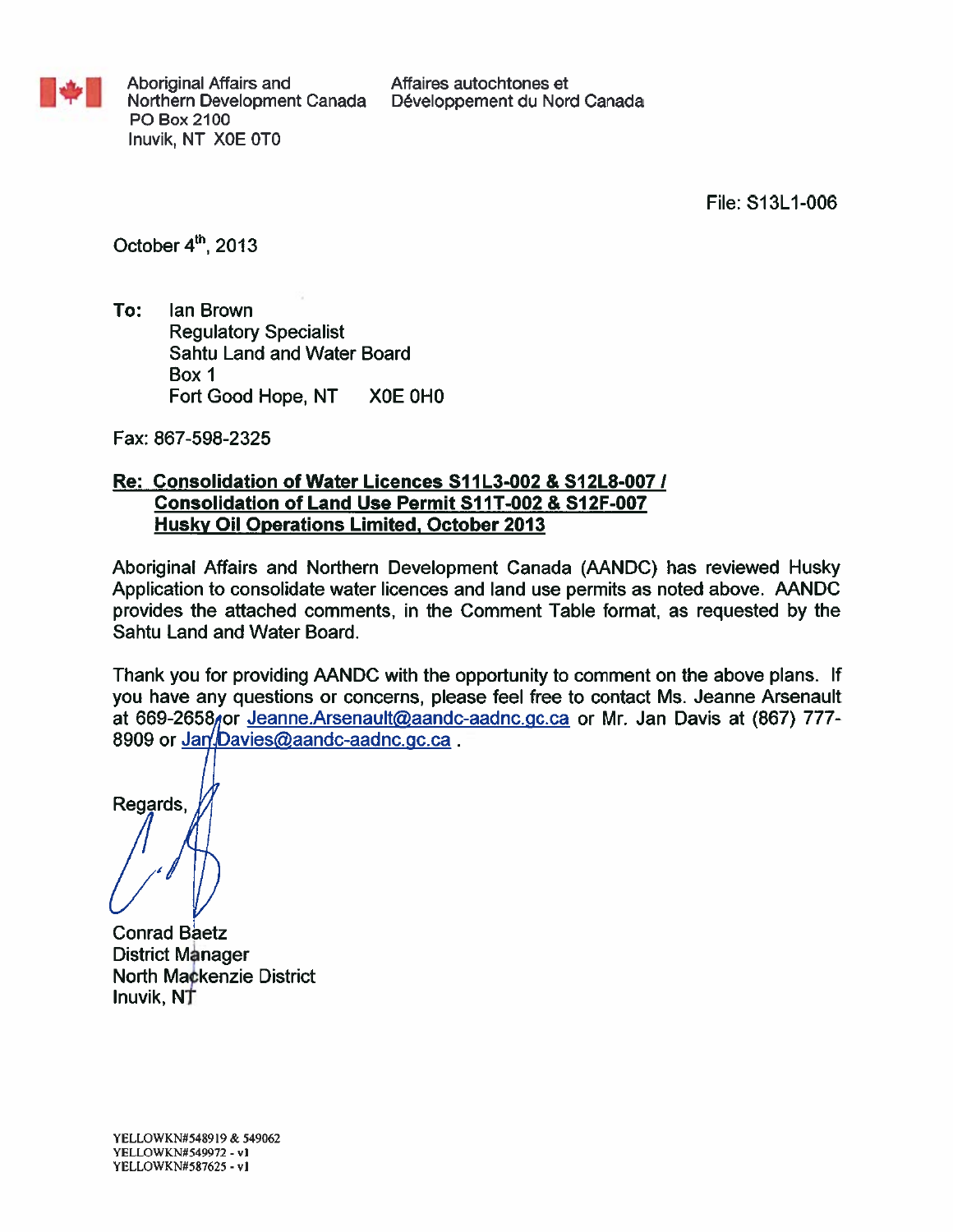| <b>GENERAL INSTRUCTIONS FOR EXCEL TEMPLATE:</b>                                                                                                                                                                                                                                                                                                                                                                                                                                                                                                                                                       | App #: S13L1-006                                                                                                                                                                                                              |                                                                                                                                             |
|-------------------------------------------------------------------------------------------------------------------------------------------------------------------------------------------------------------------------------------------------------------------------------------------------------------------------------------------------------------------------------------------------------------------------------------------------------------------------------------------------------------------------------------------------------------------------------------------------------|-------------------------------------------------------------------------------------------------------------------------------------------------------------------------------------------------------------------------------|---------------------------------------------------------------------------------------------------------------------------------------------|
| 1. Do not leave blank rows above or between comments.                                                                                                                                                                                                                                                                                                                                                                                                                                                                                                                                                 |                                                                                                                                                                                                                               | Review of: Husky Oil Operations Ltd - Slate River Drilling program                                                                          |
| 2. Do not modify or delete the instructions or the column headings ( <i>i.e.</i> the grey areas).<br>3. Each comment must have an associated topic and recommendation.<br>4. All formatting (i.e. bullets) will be lost when this file is uploaded to the Online Comment Table.<br>5. If necessary, adjust the cell width and height in order to view all text.<br>6. Cutting and pasting comments from WORD documents cannot include hard returns (spaces between paragraphs).<br>7. If you would like to create paragraphs within a single cell, please use a proper carriage return (ALT & ENTER). |                                                                                                                                                                                                                               | <b>Reviewing Agency: Aboriginal Affairs and Northern Development</b><br><b>Canada (AANDC)</b><br>Date: October 4th, 2013                    |
| <b>TOPIC</b>                                                                                                                                                                                                                                                                                                                                                                                                                                                                                                                                                                                          | <b>COMMENT</b>                                                                                                                                                                                                                | <b>RECOMMENDATION</b>                                                                                                                       |
| Be as specific as you think is appropriate; for<br>example a section or page of the document, a<br>recommendation #, general comment, etc.                                                                                                                                                                                                                                                                                                                                                                                                                                                            | Comments should contain all the information needed for the proponent and the Recommendations should be as specific as possible, relating the issues<br>Board to understand the rationale for the accompanying recommendation. | Recommendations can be for the proponent or for the Board.<br>raised in the "comment" column to an action that you believe is<br>necessary. |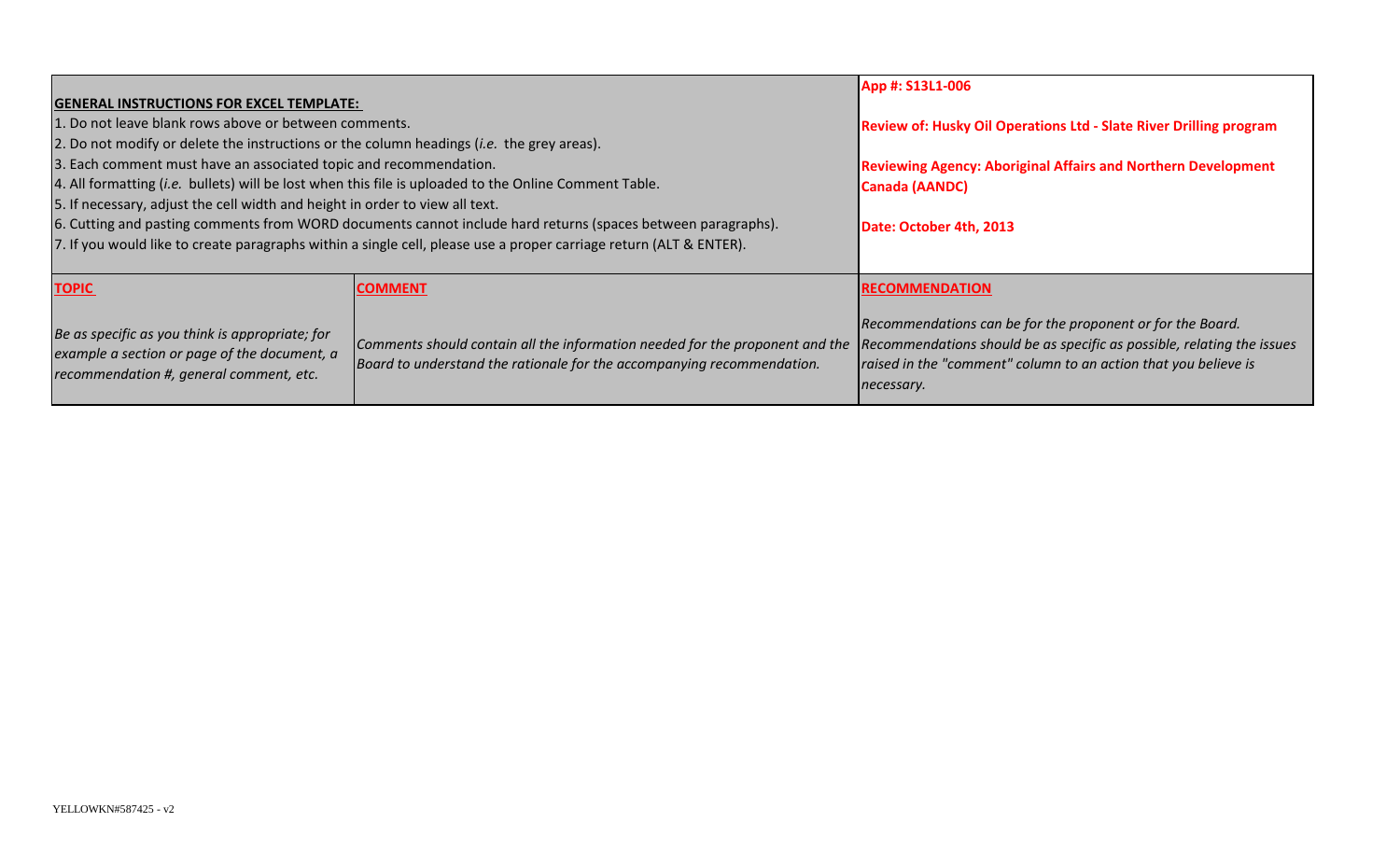| <b>General comment</b><br>Consolidation efforts      | AANDC notes that the current application to consolidate authorizations are strictly<br>limited to: S11L3-002 (water for camp operations), S12L8-007 (bridges/culverts on<br>all-weather road), S11T-002 (camps, access, staging, etc.) and S12F-007<br>(construction/maintenance all-weather road, camp/storage, airstrip, quarrying,<br>etc).                                                                    | AANDC recommends that a single water licence and single land use<br>permit be granted to authorize all existing development on the Husky<br>claim block.                                                                                                       |
|------------------------------------------------------|-------------------------------------------------------------------------------------------------------------------------------------------------------------------------------------------------------------------------------------------------------------------------------------------------------------------------------------------------------------------------------------------------------------------|----------------------------------------------------------------------------------------------------------------------------------------------------------------------------------------------------------------------------------------------------------------|
|                                                      | The water licence application states that Husky is applying for a new LUP and WL<br>that incorporates the common activities which support the ongoing exploration<br>efforts for efficiency purposes and to improve reporting requirements.                                                                                                                                                                       |                                                                                                                                                                                                                                                                |
|                                                      | However, AANDC considers the limited scope of the present consolidation to be a<br>concern as the activities already conducted at the site are still authorized under<br>separate instruments (camp & access and exploratory drilling). Further, AANDC<br>understands that Husky is also planning to submit applications for horizontal<br>hydraulic fracturing as additional/separate authorizations.            |                                                                                                                                                                                                                                                                |
|                                                      | AANDC recommends that all activities be covered under a single water licence<br>(Type B WL) and single land use permit (Type A LUP). Amendments to these<br>permits could occur if additional wells, quarries, roads sections, water sources, etc.<br>are required in the future. This process was recently followed for the Cameron Hills<br>oil & gas development by the Mackenzie Valley Land and Water Board. |                                                                                                                                                                                                                                                                |
| Well Drilling and Hydraulic fracturing<br>operations | AANDC noted that drilling and fracturing operations at wellsites H-64, N-09, O-<br>41 and G-70 (WL S13L1-005 & LUP S13A-002) are not included in the present<br>consolidation efforts.                                                                                                                                                                                                                            | AANDC recommends that additional work is required to bring all<br>existing activities such as access, quarries, water sources, well sites,<br>staging areas, camp sites, monitoring programs, etc. under a single<br>water licence and single land use permit. |
|                                                      | AANDC notes that the surface and groundwater monitoring plan is not captured<br>by the consolidated water licence.                                                                                                                                                                                                                                                                                                |                                                                                                                                                                                                                                                                |
|                                                      | AANDC notes that future drilling and fracturing activities on the Husky claim<br>block will be authorized under separate instruments.                                                                                                                                                                                                                                                                             |                                                                                                                                                                                                                                                                |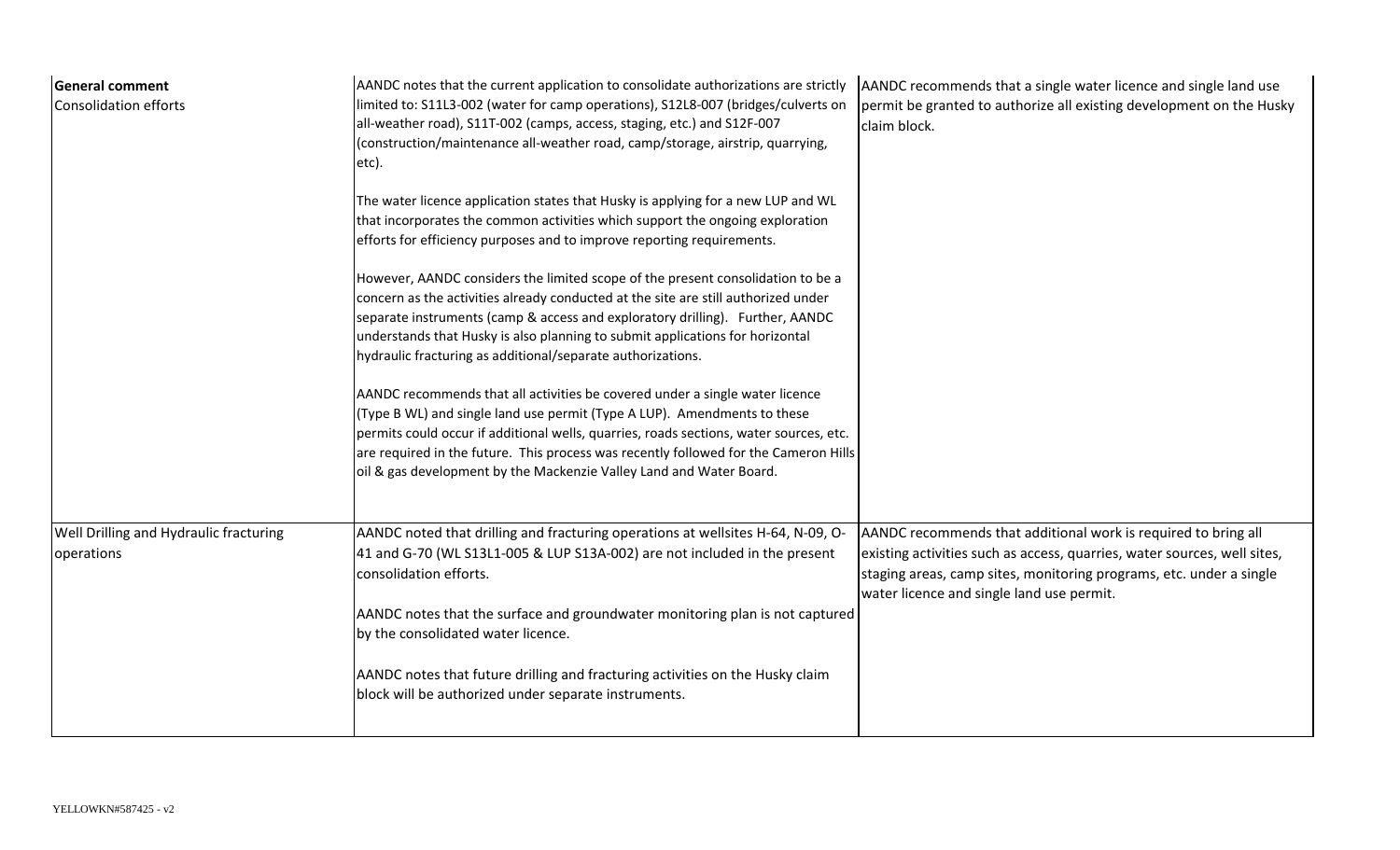| Drilling waste disposal other than a sump                      | Previous Type B water licences issued to Husky have included the disposal of<br>drilling waste in a manner other than a sump. AANDC again notes that disposal<br>of drilling fluid other than in a sump would require a Type A water licence in<br>accordance with the Northwest Territories Waters Regulations.                                                                                                                                                                                                                                                                                                                                                                                                                                                                                                                                                                                                                                                     | AANDC recommends that consolidation of the Type B water licences as<br>requested by Husky should be done in accordance with the Northwest<br>Territories Waters Regulations.                                                                                                                                                                                                                                                  |
|----------------------------------------------------------------|----------------------------------------------------------------------------------------------------------------------------------------------------------------------------------------------------------------------------------------------------------------------------------------------------------------------------------------------------------------------------------------------------------------------------------------------------------------------------------------------------------------------------------------------------------------------------------------------------------------------------------------------------------------------------------------------------------------------------------------------------------------------------------------------------------------------------------------------------------------------------------------------------------------------------------------------------------------------|-------------------------------------------------------------------------------------------------------------------------------------------------------------------------------------------------------------------------------------------------------------------------------------------------------------------------------------------------------------------------------------------------------------------------------|
| Modifications to water monitoring wells                        | The water licence application makes reference to the following even though the<br>authorization that includes water monitoring is not being considered as part of<br>this permit consolidation process:<br>Water monitoring well pad will be converted to a heli pad.<br>Water monitoring well will be converted to a producing well.                                                                                                                                                                                                                                                                                                                                                                                                                                                                                                                                                                                                                                | AANDC recommends that the LUP that requires water monitoring be<br>included in this consolidation process.<br>AANDC recommends that the water monitoring wells must be<br>maintained in order to assess the potential impacts of hydraulic<br>fracturing activities on the local groundwater. Sampling must still occur<br>at these site when warranted even though the wells or well pads may<br>be used for other purposes. |
| <b>Spill Contingency Plan</b><br>To cover all Husky activities | In lieu of a Spill Contingency Plan (SCP) document, Husky submitted a letter<br>stating the their SCP, currently on file with the SLWB, was recently updated<br>during their last application for O-41 & G-70 (S13L1-005).<br>Section 4 of the letter specifies that SCP sections are currently being updated to<br>include: O-41 & G-70 site specific information and mapping details; mapping of<br>new and changed access routes; mapping development of newly constructed<br>airstrip and staging area; updates on hazardous material lists; etc. Further,<br>AANDC requests that previous commitments made by Husky (S13L1-005) to<br>include the duties of the Spill Response Team be provided (with contact<br>information and Spill Response Team flowchart). Revised inventories of spill<br>response equipment should also be incorporated in the SCP. Once submitted,<br>the SCP would reflect all activities being conducted throughout EL 462 & EL 463. | AANDC recommends that a SCP be provided that incorporates the<br>previous commitments made by Husky regarding updating their Spill<br>Contingency Plan.                                                                                                                                                                                                                                                                       |